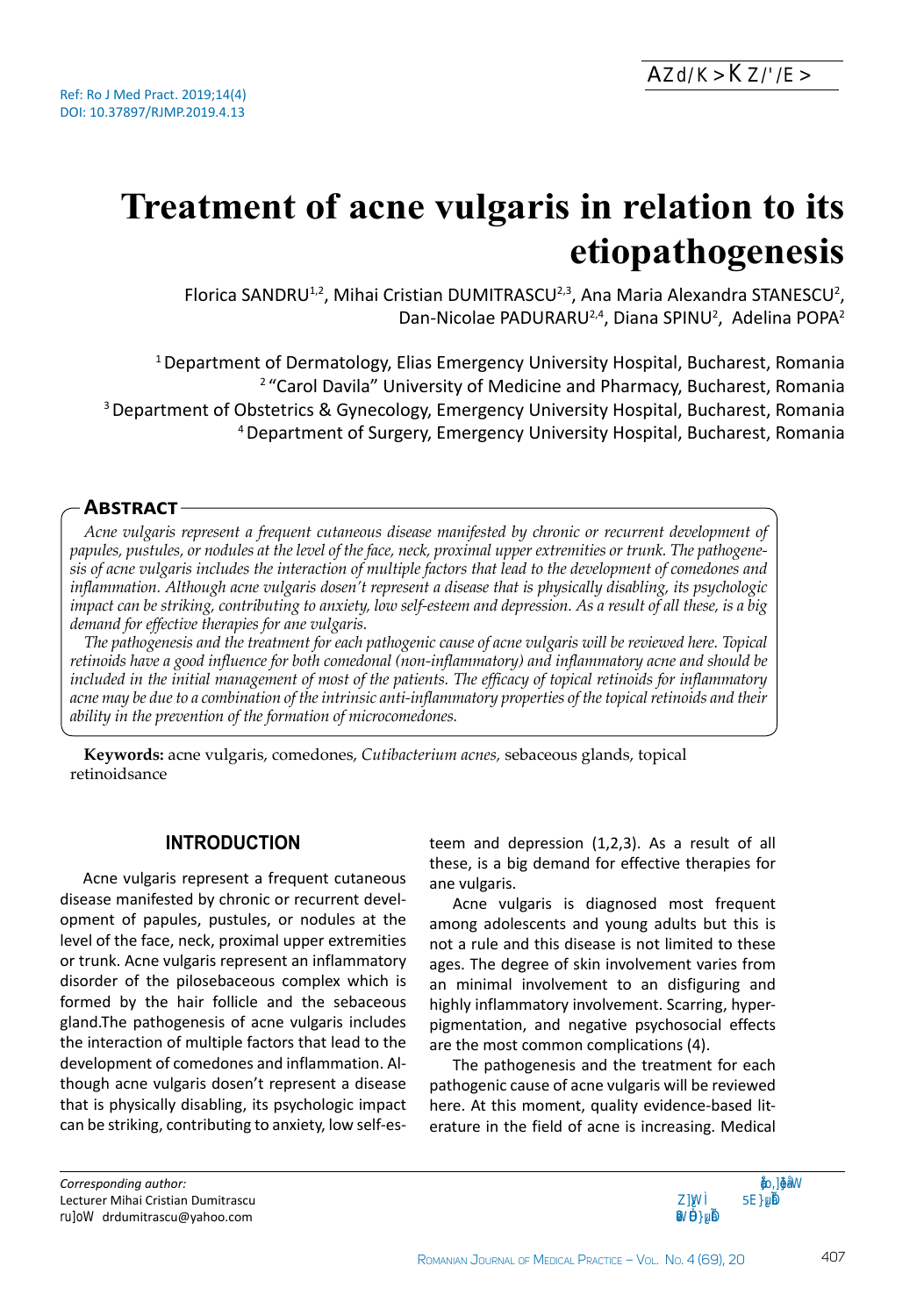therapies for acne target one or more of four key factors that promote the development of acne lesions (5).

# **DISCUSSIONS**

Acne vulgaris represent a common disease and occurs most frequently in adolescents populations and young adults. The epidemiological studies estimates that the prevalence of acne vulgaris in adolescents range from 35% to 90% (6,7).

The prevalence of acne vulgaris decreases with increasing age. A survey made between the years 2011-2013 of over 1,000 adults in United States found the following rates of self-reported acne in both men and women  $(8)$ : 20-29 years old - 43-51%, 30-39 years old – 20-35%, 40-49 years old – 12-26% and ages 50 and older – 7-15%.

Acne often begins in pre-adolescent period (7- 12 years) and heals in the third decade, but the disease may persist into adulthood or can develop de novo in adulthood. Adolescent acne exhibits a male predominance, but in contrast, post-adolescent acne predominantly affects the womenas [\(9](https://www.uptodate.com/contents/pathogenesis-clinical-manifestations-and-diagnosis-of-acne-vulgaris/abstract/4)).

 The pathogenesis of acne vulgaris includes a complex interplay of host factors, represented by androgen-mediated stimulation of sebaceous glands, dysbiosis within the microbiome of the pilosebaceous follicle and innate and cellular immune responses, and it can be influenced by many factors including genetics and, possibly the diet of the individual (10). Knowledge of the mechanisms of action of acne therapies is combined with recognition of specific clinical features to determine the best approach to treatment for each individual.

#### **Lesion development**

The microcomedo  $-$  a small, hyperkeratotic plug composed of corneocytes in the lower portion of the follicular infundibulum – is considered to be the precursor for the clinical lesions of acne, which include closed comedones, often colloquially they are called whiteheads, open comedones, often colloquially they are called blackheads, and inflammatory papules, pustules, and nodules. The process by which microcomedones develop and evolve into an other acne lesions remains to be completely elucidated, but it may involve interaction of 4 main pathogenic mechanisms which require specific treatment.

**•** Follicular hyperproliferation and abnormal desquamation

- − Topical retinoids
- − Oral retinoids
- − [Azelaic acid](https://www.uptodate.com/contents/azelaic-acid-drug-information?search=acne+vulgaris&topicRef=42&source=see_link)
- − Salicylic acid
- − Hormonal therapies

**•** Increased sebum production by sebaceous glands

- − Oral [isotretinoin](https://www.uptodate.com/contents/isotretinoin-drug-information?search=acne+vulgaris&topicRef=42&source=see_link)
- − Hormonal therapies

 $\bullet$  Cutibacterium acnes (C. acnes, formerly Propionibacterium acnes) – is an anaerobic diphtheroid that is a normal component of skin flora

- − [Benzoyl peroxide](https://www.uptodate.com/contents/benzoyl-peroxide-drug-information?search=acne+vulgaris&topicRef=42&source=see_link)
- − Topical and oral antibiotics
- − [Azelaic acid](https://www.uptodate.com/contents/azelaic-acid-drug-information?search=acne+vulgaris&topicRef=42&source=see_link)
- $\bullet$  Inflammation
- − Oral [isotretinoin](https://www.uptodate.com/contents/isotretinoin-drug-information?search=acne+vulgaris&topicRef=42&source=see_link)
- − Oral tetracyclines
- − Topical retinoids
- − [Azelaic acid](https://www.uptodate.com/contents/azelaic-acid-drug-information?search=acne+vulgaris&topicRef=42&source=see_link)

The temporal sequence of events leading to formation of acne lesions includes:

- Accumulation of sebum and keratinous material converts a microcomedo into a closed comedo.
- The follicular orifice is opened with continued distension, forming an open comedo. Densely packed keratinocytes, oxidized lipids, and melanin contribute to the dark color of the open comedo.
- Immune responses to C. acnes contribute to the development of inflammatory papules and pustules. Follicular rupture releases bacteria, proinflammatory lipids, and keratin into the surrounding dermis, leading to exacerbation of inflammation and/or nodule formation.

#### **Sebaceous glands and the role of androgens**

Androgens contribute to the development of acne by stimulating the growth and secretory function of sebaceous glands, that leads to an increased sebum production. Increased sebum production is thought to provide a medium for the growth of C. acnes. C. acnes utilizes the triglycerides in sebum as a source of nutrients by hydrolyzing them into glycerol and free fatty acids. The anaerobic environment with an increased composition of lipids in microcomedos allows these bacteria to thrive. Most of the circulating androgens are produced by the gonads and the adrenal gland. Androgen production also occurs within the sebaceous glands, which convert dehydroepiandrosterone sulfate-DHEAS, an adrenal androgen precursor, to testosterone via the action of several enzymes. After that, testosterone is subsequently converted to 5-alpha-dihydrotestosterone-DHT, via the action of type I 5-alpha-reduc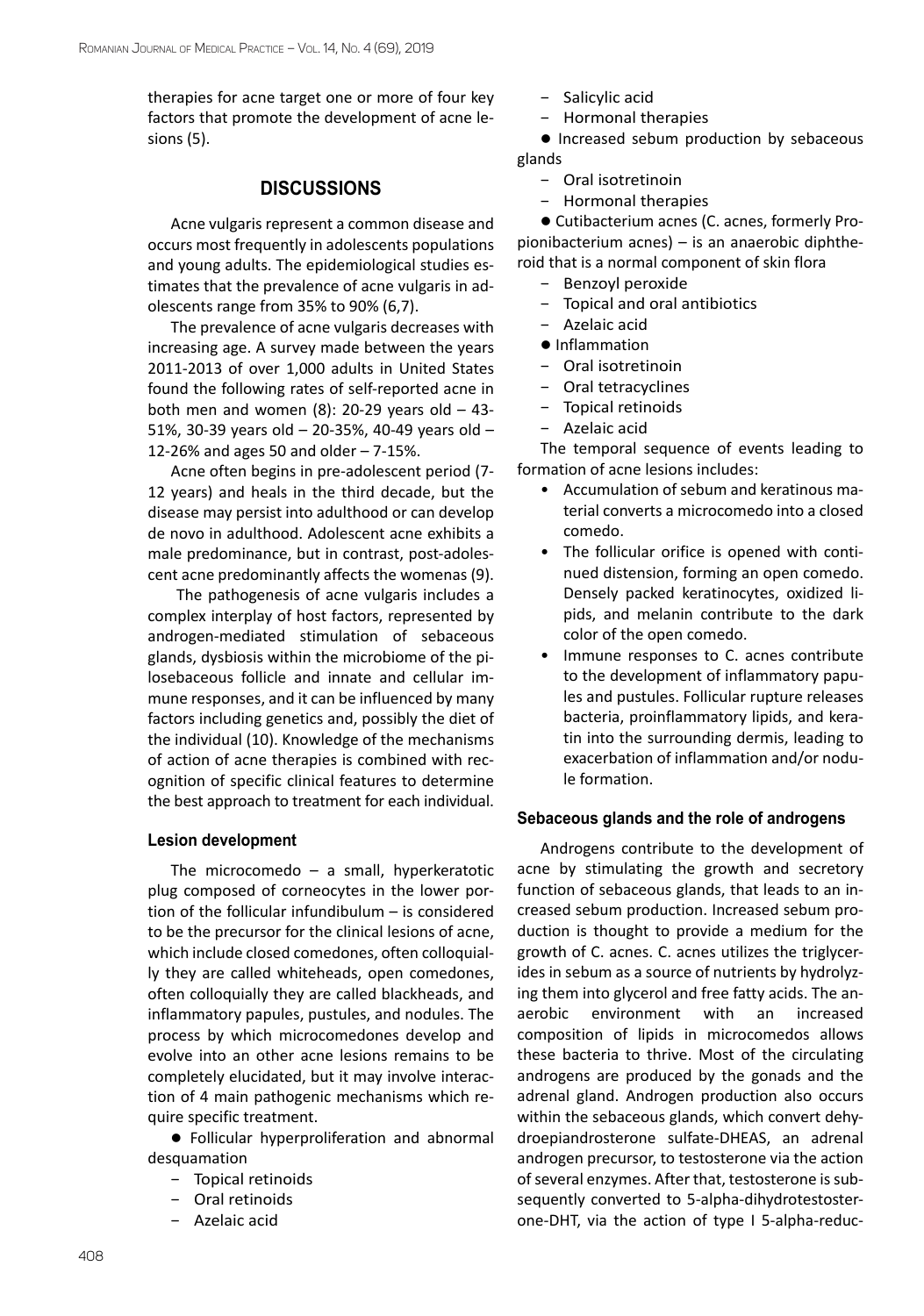tase in the sebaceous gland. 5-alpha-dihydrotestosterone has greater affinity for androgen receptors than testosterone. Although the majority of patients with acne vulgaris have a normal androgen level, the androgen excess due to several conditions (polycystic ovarian syndrome, congenital adrenal hyperplasia, adrenal or ovarian tumors) can represent a cause of acne vulgaris. In addition, acne typically does not develop prior to adrenarche (the prepubertal period in which levels of dehydroepiandrosterone sulfate rise) with the exception of infantile acne that represents a condition seen in infants that results from excess androgen production by immature adrenal glands or gonads. Men with androgen insensitivity do not produce sebum and do not develop acne ([11](https://www.uptodate.com/contents/pathogenesis-clinical-manifestations-and-diagnosis-of-acne-vulgaris/abstract/6)).

#### *Cutibacterium acnes* **and inflammation**

C. acnes represents the prominent commensal bacteria within the microbiome of the pilosebaceous follicles has the ability to activate innate and adaptive immune responses, that may contribute to the inflammatory response that is observed in acne vulgaris. Sequencing of the C. acnes genome has led to the identification of bacterial properties that can contribute to inflammation and virulence (12,13,14). The acne-associated strains are more probably to carry genes that are associated with antibiotic resistance (15,16). Acne-associated strains also have a greater propensity to stimulate Th 17 cells to secrete interferon-gamma (IFN-gamma) and pro-inflammatory interleukin 17 (IL-17), whereas healthy skin-associated strains stimulate Th 17 cells to produce anti-inflammatory IL-10 (17,18,19). The bacteria C. acnes activate the innate immune response to produce pro-inflammatory IL-1 via the activation of the nod-like receptor P 3 (NLR P3) inflammasome in human sebocytes and monocytes (20,21). It also binds and activates toll-like receptor 2 that is located in the perifollicular macrophages and triggers the release of pro-inflammatory cytokines, including IL-8 and IL-12 (22,23).

The differences in the host inflammatory response to C. acnes or the pathogenicity of specific strains of C. acnes that colonize the skin, may contribute to the variation of the prevalence and severity of acne vulgaris (24). C. acnes can also form biofilms within follicles that could contribute to the resistance to therapy ([25](https://www.uptodate.com/contents/pathogenesis-clinical-manifestations-and-diagnosis-of-acne-vulgaris/abstract/20)).

#### **Genetics**

The persons with close family members with acne vulgaris are at increased risk for develop the disorder, supporting a genetic component to the disease (26).

Proposed contributory factors for acne have included skin trauma, dietary habits, stress, insulin resistance, and body mass index.

#### **Associated diseases**

The hyperandrogenism, a disease that may occur in disorders such as late-onset adrenal hyperplasia, polycystic ovarian syndrome and ovarian or adrenal tumors can represent a cause of acne vulgaris. Polycystic ovarian syndrome represents the most common cause of hyperandrogenism in female population (27).

Some examples of rare syndromes that can include acne vulgaris as a feature include SAPHO syndrome – synovitis, acne, pustulosis, hyperostosis and osteitis – and PAPA syndrome – sterile pyogenic arthritis, pyoderma gangrenosum and acne. Patients diagnosticated with SAPHO syndrome exhibit features of inflammatory arthritis or osteitis, particularly at the anterior chest wall level (28).

#### **Acne treatment**

Topical retinoids have a good influence for both comedonal (non-inflammatory) (Fig. 1) and inflammatory acne (Fig. 2) and should be included in the initial management of most of the patients. Topical retinoids are effective in the treatment of comedonal acne due to their ability to normalize follicular hyperkeratosis and prevent formation of the microcomedo, the primary lesion of acne (29). The efficacy of topical retinoids for inflammatory acne may be due to a combination of the intrinsic anti-inflammatory properties of the topical retinoids and their ability in the prevention of the formation of microcomedones (30,31). Topical retinoids can be used as monotherapy in individuals with exclusively comedonal acne.

The patients that have an inflammatory component often benefit from antimicrobial therapies like [benzoyl peroxide](https://www.uptodate.com/contents/benzoyl-peroxide-drug-information?search=acne+vulgaris&topicRef=42&source=see_link) or other topical antibiotics. Antimicrobial agents reduce the number of proinflammatory C. acnes colonizing the skin. Patients with moderate to severe inflammatory acne often warrant more aggressive treatment with oral antibiotics ([32](https://www.uptodate.com/contents/treatment-of-acne-vulgaris/abstract/8)). Antibiotics in the [tetracycline](https://www.uptodate.com/contents/tetracycline-drug-information?search=acne+vulgaris&topicRef=42&source=see_link) class are most frequently used, because they appear to have both antibacterial and anti-inflammatory properties (33). Frequently, practiciens use the combination of [benzoyl peroxide](https://www.uptodate.com/contents/benzoyl-peroxide-drug-information?search=acne+vulgaris&topicRef=42&source=see_link) with topical or oral antibiotics that decreases the emergence of antibiotic resistant bacteria. Therefore, use of benzoyl peroxide is recommended in patients that are receiving antibiotic therapy ([34](https://www.uptodate.com/contents/treatment-of-acne-vulgaris/abstract/7),35).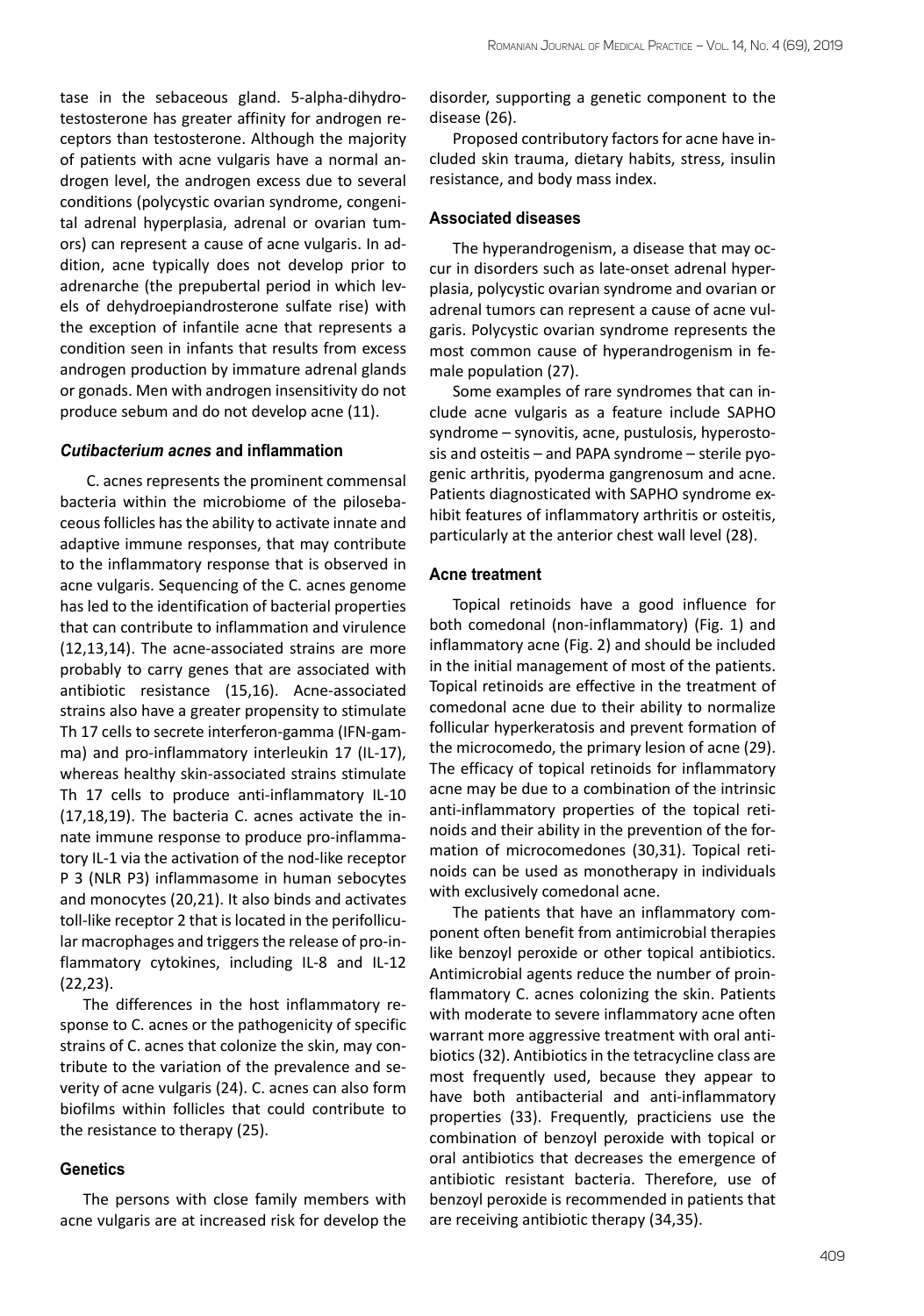

*Figure 1. Comedonal (non-inflammatory) acne (Personal archive Florica Șandru, MD)*



*Figure 2. Inflammatory acne vulgaris (Personal archive Florica Șandru, MD)*

Hormonal therapy may represent the right therapy for women with moderate to severe acne, even in the absence of a hyperandrogenic state.

Patients should be given realistic expectations regarding timelines for improvement. Improvement in acne vulgaris is dependent upon both of the prevention and resolution of acne papules, pustules and nodules. Is often necessary at least two to three months of consistent adherence to a therapeutic regimen prior to concluding that treatment is ineffective. Adjustments in to the therapeutic regimen also may be needed. Acne typically recurs over years, and maintenance therapy is an important component of acne management.

A sample regimen for a patient with mild inflammatory facial acne who is using a topical retinoid, topical benzoyl peroxide, and topical [clinda](https://www.uptodate.com/contents/clindamycin-drug-information?search=acne+vulgaris&topicRef=42&source=see_link)[mycin](https://www.uptodate.com/contents/clindamycin-drug-information?search=acne+vulgaris&topicRef=42&source=see_link) is as follows:

In the morning  $-$  The patient need to wash his face with a gentle facial cleanser, then to

apply a thin layer of a fixed-dose combination [benzoyl peroxide](https://www.uptodate.com/contents/benzoyl-peroxide-drug-information?search=acne+vulgaris&topicRef=42&source=see_link) or [clindamycin](https://www.uptodate.com/contents/clindamycin-drug-information?search=acne+vulgaris&topicRef=42&source=see_link) gel to his entire face; an alternative therapeutic regimen could require the patient to wash the face with a benzoyl peroxide cleanser followed by the application of a thin layer of topical clindamycin to the entire face.

In the evening  $-$  The patient need to wash his face with a gentle facial cleanser, then to apply a thin layer of the topical retinoid to his entire face.

# **CLINICAL CASES**

We will illustrate through two clinical cases the treatment possibilities for acne.

#### **Clinical case 1**



*Figure 3. F, 14 years old, Acne vulgaris, moderate form, in evolution for 2 years, without APP. Previous treatments: antibiotic topical, azelaic acid => Without a significant improvement (Personal archive Florica Șandru, MD)*



*Figure 4. Evolution – Current treatment: adapalene 0.1% – benzoyl peroxide 2.5%, 1 applic / 2 days, for 4 weeks => Favorable evolution (reducing injuries, reducing inflammation, no associated symptoms) (Personal archive Florica Șandru, MD)*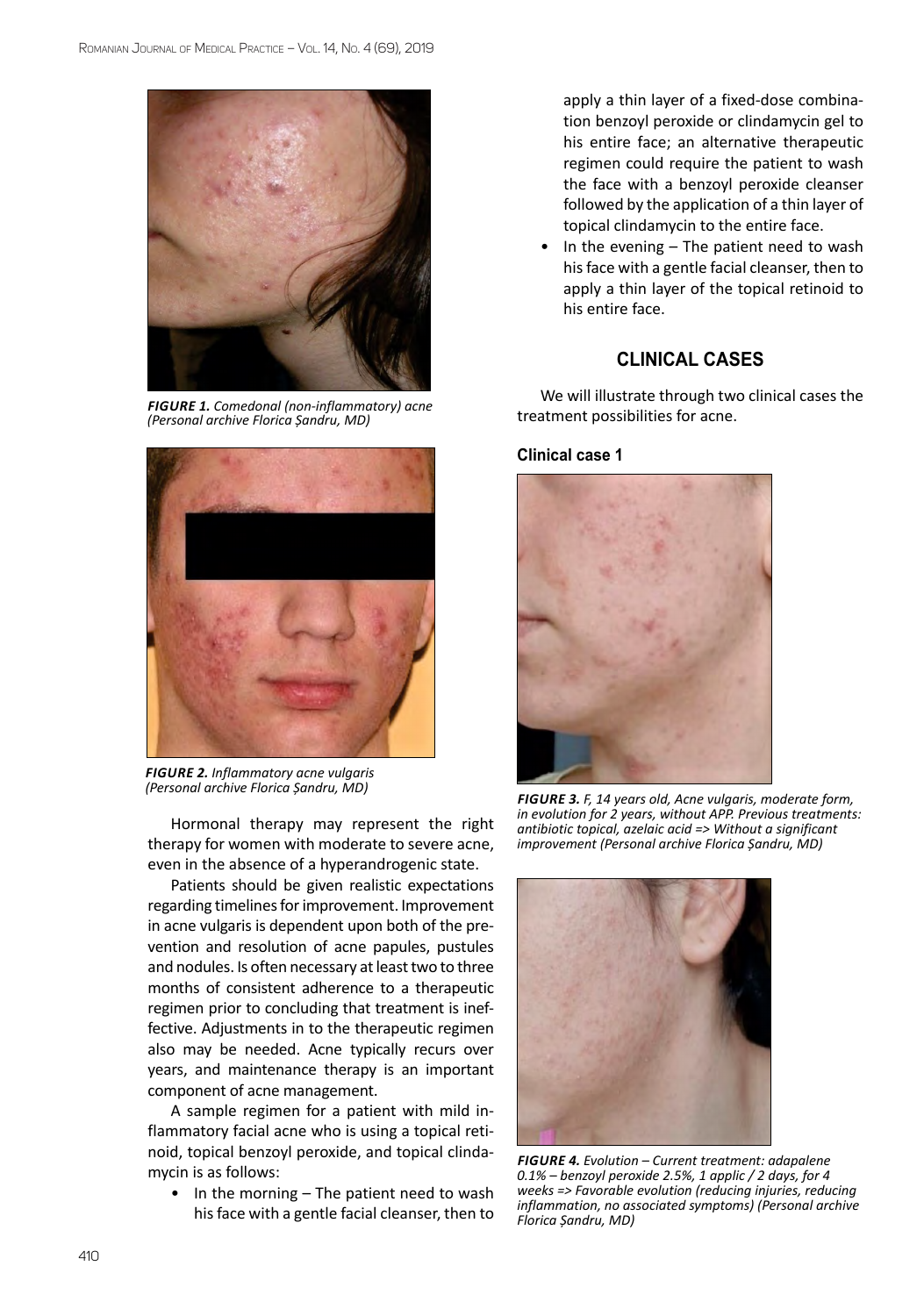## **Clinical case 2**



*Figure 5. M, 17 years old, acne vulgaris, moderate to severe, associates erythema, pain sensation, dryness. Previous treatments: local isotretinoin, systemic antibiotic => Without a significant improvement (Personal archive Florica Șandru, MD)*



*Figure 6. Evolution – Current treatment: Adapalene 0.1% - Benzoyl peroxide 2.5%, 1 application / 2 days, for 4 weeks; then 1 peak / day, for 8 weeks => Favorable evolution (erythema reduction, blackheads, papulepustules; disappearing symptoms) (Personal archive Florica Șandru, MD)*

# **CONCLUSIONS**

The pathogenesis of acne vulgaris includes the interaction of multiple factors that lead to the de-

velopment of comedones and inflammation. Acne vulgaris is diagnosed most frequent among adolescents and young adults but this is not a rule and this disease is not limited to these ages. Medical therapies for acne target one or more of four key factors that promote the development of acne lesions. Knowledge of the mechanisms of action of acne therapies is combined with recognition of specific clinical features to determine the best approach to treatment for each individual.

Androgens contribute to the development of acne by stimulating the growth and secretory function of sebaceous glands, that leads to an increased sebum production. Increased sebum production is thought to provide a medium for the growth of C. acnes. C. acnes utilizes the triglycerides in sebum as a source of nutrients by hydrolyzing them into glycerol and free fatty acids.

Topical retinoids have a good influence for both comedonal (non-inflammatory) and inflammatory acne and should be included in the initial management of most of the patients. Topical retinoids are effective in the treatment of comedonal acne due to their ability to normalize follicular hyperkeratosis and prevent formation of the microcomedo. The efficacy of topical retinoids for inflammatory acne may be due to a combination of the intrinsic anti-inflammatory properties of the topical retinoids and their ability in the prevention of the formation of microcomedones. Topical retinoids can be used as monotherapy in individuals with exclusively comedonal acne. The use of benzoyl peroxide is recommended in patients that are receiving antibiotic therapy. Hormonal therapy may represent the right therapy for women with moderate to severe acne, even in the absence of a hyperandrogenic state. Is often necessary at least two to three months of consistent adherence to a therapeutic regimen prior to concluding that treatment is ineffective.

### **bibliografie**

- 1. [Klassen AF, Newton JN, Mallon E.](https://www.uptodate.com/contents/treatment-of-acne-vulgaris/abstract/1) [Measuring quality of life in people referred](https://www.uptodate.com/contents/treatment-of-acne-vulgaris/abstract/1) [for specialist care of acne: Comparing](https://www.uptodate.com/contents/treatment-of-acne-vulgaris/abstract/1) [generic and disease-specific measures.](https://www.uptodate.com/contents/treatment-of-acne-vulgaris/abstract/1) *[J Am Acad Dermatol](https://www.uptodate.com/contents/treatment-of-acne-vulgaris/abstract/1)* 2000; 43:229.
- 2. [Dalgard F, Gieler U, Holm JØ, et al.](https://www.uptodate.com/contents/treatment-of-acne-vulgaris/abstract/2) [Self-esteem and body satisfaction among](https://www.uptodate.com/contents/treatment-of-acne-vulgaris/abstract/2) [late adolescents with acne: Results from a](https://www.uptodate.com/contents/treatment-of-acne-vulgaris/abstract/2) population survey. *[J Am Acad Dermatol](https://www.uptodate.com/contents/treatment-of-acne-vulgaris/abstract/2)*  [2008; 59:746.](https://www.uptodate.com/contents/treatment-of-acne-vulgaris/abstract/2)
- 3. [Yazici K, Baz K, Yazici AE, et al. Disease](https://www.uptodate.com/contents/treatment-of-acne-vulgaris/abstract/3)[specific quality of life is associated with](https://www.uptodate.com/contents/treatment-of-acne-vulgaris/abstract/3)

[anxiety and depression in patients with](https://www.uptodate.com/contents/treatment-of-acne-vulgaris/abstract/3)  acne. *[J Eur Acad Dermatol Venereol](https://www.uptodate.com/contents/treatment-of-acne-vulgaris/abstract/3)* 2004; [18:435.](https://www.uptodate.com/contents/treatment-of-acne-vulgaris/abstract/3)

- 4. [Lehmann HP, Robinson KA, Andrews JS, et](https://www.uptodate.com/contents/treatment-of-acne-vulgaris/abstract/4) [al. Acne therapy: A methodologic review.](https://www.uptodate.com/contents/treatment-of-acne-vulgaris/abstract/4) *[J Am Acad Dermatol](https://www.uptodate.com/contents/treatment-of-acne-vulgaris/abstract/4)* 2002; 47:231.
- 5. [Haider A, Shaw JC. Treatment of acne](https://www.uptodate.com/contents/treatment-of-acne-vulgaris/abstract/5) vulgaris. *JAMA* [2004; 292:726.](https://www.uptodate.com/contents/treatment-of-acne-vulgaris/abstract/5)
- 6. [Stathakis V, Kilkenny M, Marks R.](https://www.uptodate.com/contents/pathogenesis-clinical-manifestations-and-diagnosis-of-acne-vulgaris/abstract/1) [Descriptive epidemiology of acne vulgaris](https://www.uptodate.com/contents/pathogenesis-clinical-manifestations-and-diagnosis-of-acne-vulgaris/abstract/1) in the community. *[Australas J Dermatol](https://www.uptodate.com/contents/pathogenesis-clinical-manifestations-and-diagnosis-of-acne-vulgaris/abstract/1)* [1997; 38:115.](https://www.uptodate.com/contents/pathogenesis-clinical-manifestations-and-diagnosis-of-acne-vulgaris/abstract/1)
- 7. [Wolkenstein P, Machovcová A,](https://www.uptodate.com/contents/pathogenesis-clinical-manifestations-and-diagnosis-of-acne-vulgaris/abstract/3) [Szepietowski JC, et al. Acne prevalence](https://www.uptodate.com/contents/pathogenesis-clinical-manifestations-and-diagnosis-of-acne-vulgaris/abstract/3) [and associations with lifestyle: A cross](https://www.uptodate.com/contents/pathogenesis-clinical-manifestations-and-diagnosis-of-acne-vulgaris/abstract/3)[sectional online survey of adolescents/](https://www.uptodate.com/contents/pathogenesis-clinical-manifestations-and-diagnosis-of-acne-vulgaris/abstract/3) [young adults in 7 European countries.](https://www.uptodate.com/contents/pathogenesis-clinical-manifestations-and-diagnosis-of-acne-vulgaris/abstract/3) *J Eur [Acad Dermatol Venereol](https://www.uptodate.com/contents/pathogenesis-clinical-manifestations-and-diagnosis-of-acne-vulgaris/abstract/3)* 2018; 32:298.
- 8. [Fitz-Gibbon S, Tomida S, Chiu BH, et al.](https://www.uptodate.com/contents/pathogenesis-clinical-manifestations-and-diagnosis-of-acne-vulgaris/abstract/8) *[Propionibacterium acnes](https://www.uptodate.com/contents/pathogenesis-clinical-manifestations-and-diagnosis-of-acne-vulgaris/abstract/8)* strain populations [in the human skin microbiome associated](https://www.uptodate.com/contents/pathogenesis-clinical-manifestations-and-diagnosis-of-acne-vulgaris/abstract/8) with acne. *[J Invest Dermatol](https://www.uptodate.com/contents/pathogenesis-clinical-manifestations-and-diagnosis-of-acne-vulgaris/abstract/8)* 2013; [133:2152.](https://www.uptodate.com/contents/pathogenesis-clinical-manifestations-and-diagnosis-of-acne-vulgaris/abstract/8)